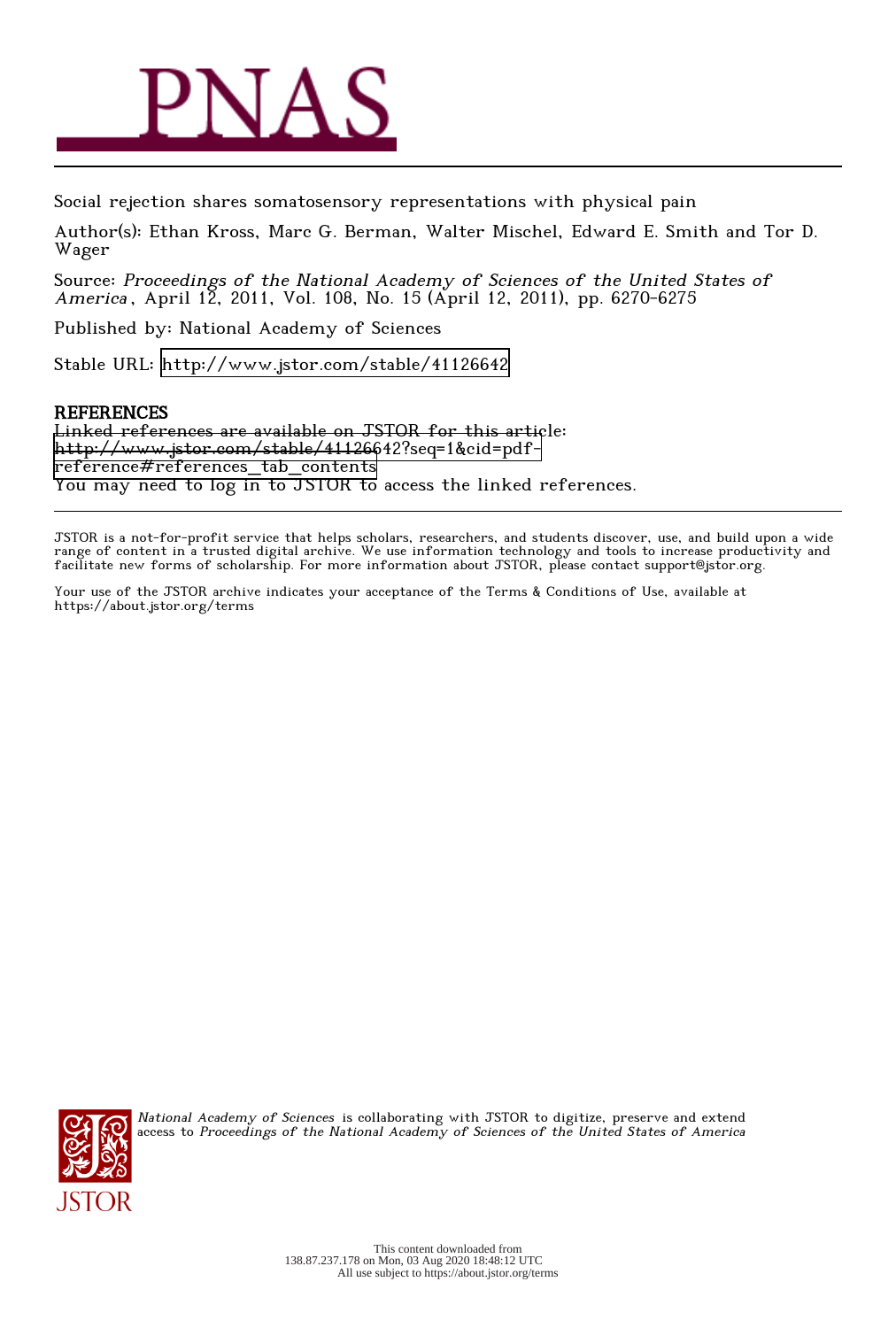# Social rejection shares somatosensory representations with physical pain

Ethan Kross<sup>a, 1</sup>, Marc G. Berman<sup>a</sup>, Walter Mischel<sup>b</sup>, Edward E. Smith<sup>b,c, 1</sup>, and Tor D. Wager<sup>d</sup>

"Department of Psychology, University of Michigan, Ann Arbor, Mi 48109; "Department of Psychology, Columbia University, New York, NY 10027; "New York<br>State Psychiatric Institute, New York, NY 10032; and <sup>d</sup>Department of Ps

Contributed by Edward E. Smith, February 22, 2011 (sent for review October 05, 2010)

 How similar are the experiences of social rejection and physical pain? Extant research suggests that a network of brain regions that support the affective but not the sensory components of physical pain underlie both experiences. Here we demonstrate that when rejection is powerfully elicited-by having people who recently experienced an unwanted break-up view a photograph of their ex-partner as they think about being rejected-areas that support the sensory components of physical pain (secondary somatosen sory cortex; dorsal posterior insula) become active. We demon strate the overlap between social rejection and physical pain in these areas by comparing both conditions in the same individuals using functional MRI. We further demonstrate the specificity of the secondary somatosensory cortex and dorsal posterior insula activity to physical pain by comparing activated locations in our study with a database of over 500 published studies. Activation in these regions was highly diagnostic of physical pain, with positive predictive values up to 88%. These results give new mean ing to the idea that rejection "hurts." They demonstrate that re jection and physical pain are similar not only in that they are both distressing-they share a common somatosensory representation as well.

emotion | social pain | affective neuroscience | neuroimaging | psychological distress

onsider two scenarios. In the first, you spill a hot cup of Consider two scenarios. In the most year of<br>Cooffee on your forearm and experience intense pain. In the second, you look at pictures of your former romantic partner, a person with whom you recently experienced an unwanted break up; as you view each photo you feel rejected and experience another kind of "pain." On the surface, these two events seem quite distinct. Whereas the former involves a noxious bodily stimulus, the latter involves the termination of a social re lationship. However, cultures around the world use the same language—words like "hurt" and "pain"—to describe both ex periences (1), raising the question: How similar are social re jection and physical pain?

 Several recent studies have attempted to address this issue by examining the neural overlap between physical pain and social rejection. The consensus that has emerged is that a network of brain regions that support the aversive quality of physical pain (the "affective" component), principally the dorsal anterior cin gulate (dACC) and anterior insula (AI), also underlie the feeling of social rejection. In contrast, the brain regions that support the somatic representation of physical pain, and are most closely aligned with the "sensory-discriminative" component-including the operculo-insular region [i.e., secondary somatosensory cortex (S2) and dorsal posterior insula (dpINS)—are not activated by social rejection and do not factor into current theorizing about the neural overlap between social rejection and physical pain (1, 2).

 At first glance, these findings seem intuitive. Both social re jection and physical pain are distressing, and both the dACC and AI respond broadly to stimuli that elicit negative affect (3). However, being rejected, however distressing, seems different from physical pain; it does not result from the presence of a noxious bodily stimulus. Thus, failure to observe activations in  brain regions that support the somatic representation of physical pain in response to rejection is not surprising.

 As plausible as this rationale is, here we suggest an alternative: that the neural overlap between social rejection and physical pain is more extensive than current findings suggest. Specifically, we propose that experiences of social rejection, when elicited powerfully enough, recruit brain regions involved in both the affective and sensory components of physical pain.

 This prediction is motivated by research indicating that the brain regions that support the sensory components of physical pain are more likely to become active in response to intensely painful stimuli (4-6, cf 7). This finding is noteworthy because extant fMRI research has induced feelings of rejection that may not be particularly intense. (One exception is ref. 8, which we mention in the Discussion.) For example, such studies have ex cluded participants from a computerized ball-tossing game called "Cyberball" (e.g., refs. 9-11), exposed them to rejection-themed paintings (12), or provided them with anonymous feedback that a stranger does not like them (13). Although these manipulations elicit distress, few would attribute to them the same level of in tensity as the pain surrounding an unwanted romantic relation ship breakup (14-16). Thus, it is possible that social rejection activates brain regions specific for somatic processes, but only when the stimulus is sufficiently intense (i.e., a rejection stimu lus rated as intense as a physically painful stimulus on a com parable scale).

 We tested this hypothesis by recruiting 40 individuals who felt intensely rejected as a result of recently experiencing an un wanted romantic relationship break-up (see Methods). Partic ipants performed two counterbalanced tasks during functional MRI (fMRI) scanning: a Social Rejection task and a Physical Pain task (for design, see Fig. 1). Briefly, the Social Rejection task compared Ex-partner trials, in which participants viewed a headshot of their former partner and thought about their specific rejection experience, and Friend trials, in which partic ipants viewed a headshot of a friend who was the same sex as their ex-partner and thought about a recent positive experience they shared with that person. The Physical Pain task also con sisted of two types of trials: Hot trials, in which participants experienced noxious thermal stimulation on their left fore arm, and Warm trials, in which participants experienced non noxious thermal stimulation in the same area. Participants rated how they felt after each task trial using a five-point scale, with lower numbers reflecting more distress.

6270-6275 | PNAS | April 12, 2011 | vol.108 | no. 15 www.pnas.org/cgi/doi/10.1073/pnas.1102693108

Author contributions: E.K., W.M., E.E.S., and T.D.W. designed research; E.K. performed research; E.K., M.G.B., and T.D.W. analyzed data; and E.K., M.G.B., W.M., E.E.S., and T.D.W. wrote the paper.

The authors declare no conflict of interest.

Freely available online through the PNAS open access option.

<sup>&</sup>lt;sup>1</sup>To whom correspondence may be addressed. E-mail: eesmith@psych.columbia.edu or ekross@umich.edu.

This article contains supporting information online at www.pnas.org/lookup/suppl/doi:10. 1073/pnas.1102693108/-/DCSupplemental.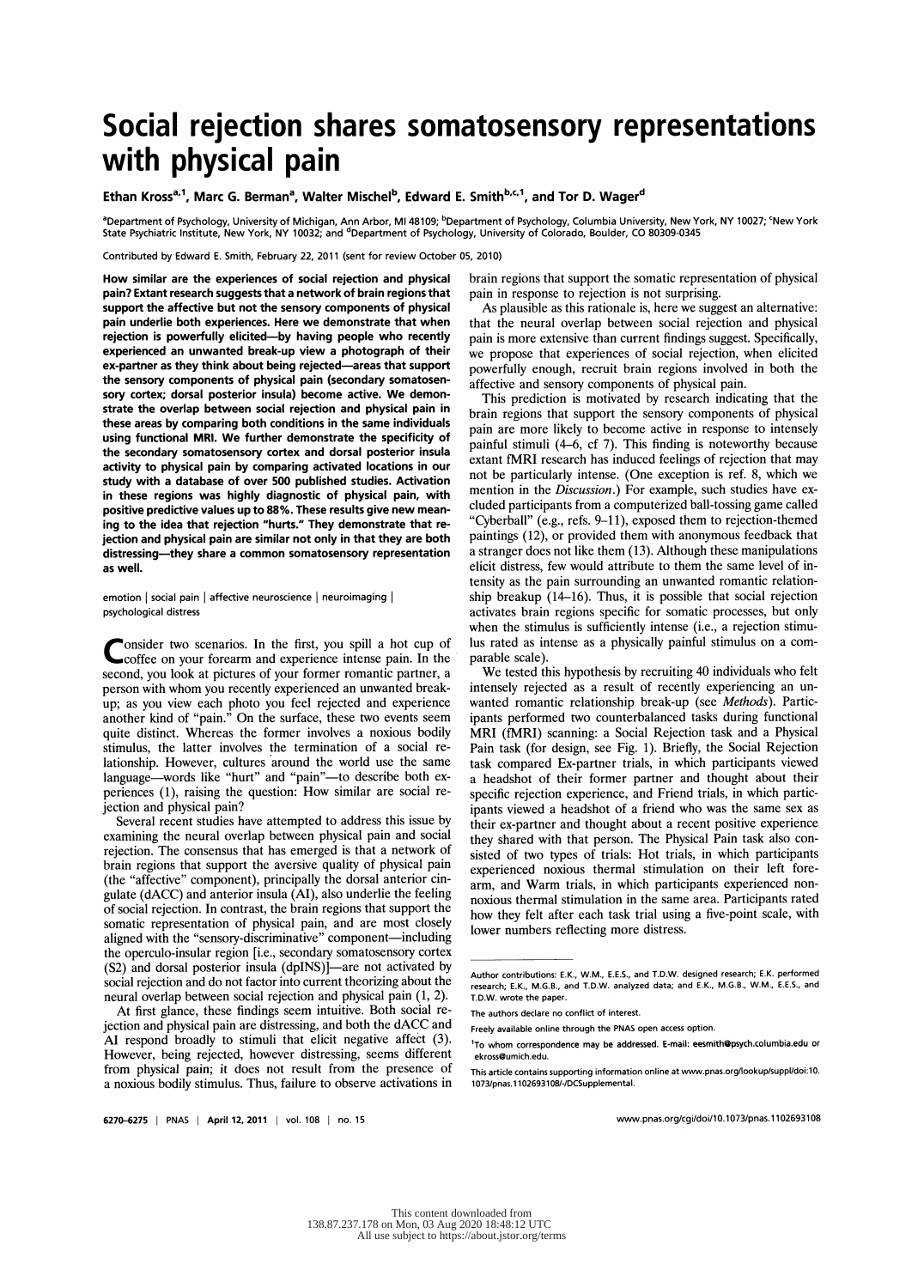

 Fig. 1. Time course of Social Rejection and Physical Pain trials. The Social Rejection and Physical Pain tasks each consisted of two consecutively administered runs of eight trials (i.e., 16 total trials). The order of the two tasks was counterbalanced across participants. (A) Each Social Rejection trial lasted 45 s and began with a 7-s fixation cross. Subsequently, participants saw a headshot photograph of their ex-partner or a close friend for 15 s. A cue-phrase beneath each photo directed participants to think about how they felt during their break-up experience with their ex-partner or a specific positive experience with their friend. Subsequently, participants rated how they felt using a five-point scale (1 = very bad; 5 = very good). To reduce carryover effects between trials, participants then performed an 18-s visuospatial control task in which they saw an arrow pointing left or right and were asked to indicate which direction the arrow was pointing. Ex-partner vs. Friend trials were randomly presented with the constraint that no trial repeated consecutively more than twice. (B) The structure of Physical Pain trials was identical to Social Rejection trials with the following exceptions. During the 15-s thermal stimulation period, participants viewed a fixation cross and focused on the sensations they experienced as a hot (painful) or warm (nonpainful) stimulus was applied (1.5-s temperature ramp up/ down, 12 s at peak temperature) to their left volar forearm (for details, see Methods). They then rated the pain they experienced using a five-point scale  $(1 = very paint; 5 = not paint).$ 

### Results

 Self-Report Distress. As expected, participants reported experi encing greater distress on Ex-partner trials ( $M = 1.72$ ,  $SD =$ 0.36) than Friend trials  $[M = 4.23, SD = 0.41; t(39) = -26.05,$  $P < 0.001$ ]; and Hot trials (M = 1.88, SD = 0.57) than Warm trials  $[M = 4.46, SD = 0.52; t(39) = -19.45, P < 0.001]$ . Impor tantly, the increases in distress participants experienced on Ex partner vs. Friend trials  $(M = -2.50, SD = 0.61)$  and on Hot vs. Warm trials (M = -2.59, SD = 0.84) were equivalent  $[t(39)$  = -0.56, ns], suggesting that the two tasks were matched in their subjective intensity (see Fig. 1 for a description of scale anchors).

 Neural Overlap Between Social Rejection and Physical Pain. The study's main hypotheses concerned whether fMRI activity re lated to social rejection and physical pain would activate com mon regions within networks linked to the sensory and affective components of physical pain. We examined this issue by per forming a conjunction analysis on the activation associated with social rejection (Ex-partner > Friend) and physical pain (Hot > Warm). Although our hypotheses were anatomically motivated, we set a statistical threshold that controls for the family-wise error rate (FWER) based on a cluster extent at  $P < 0.05$  corrected across the whole brain  $(P < 0.001; 11$  voxel extent threshold). This whole-brain analysis indicated that both types of experiences led to overlapping increases in activity in affective pain regions found in previous studies, including the dACC and AI. Critically, we also found overlapping increases in thalamus and right parietal opercular/insular cortex (i.e., S2), contralateral to the site of thermal stimulation (Fig. 24 and Table 1; see Tables SI and S2 for the individual contrast results). A series of follow-up regression analyses that controlled for task order and several theoretically relevant variables [e.g., sex, rejection sen sitivity (17), self-esteem (18), and the length of participants relationships with their former romantic partner and friend] did not substantively alter these findings.

 Region of Interest Analyses. To further test our hypothesis, we ran a priori region of interest (ROI) analyses in pain-processing network regions defined by an independent localizer for physical pain. To identify regions that encode the intensity of physical pain, we contrasted Hot > Warm thermal stimulation of the left arm in a separate group of individuals ( $n = 75$ ) drawn from three separate thermal pain studies (see Methods). This localizer identified a network of common physical pain regions, including



 Fig. 2. Neural overlap between social rejection and physical pain. (A) A whole brain conjunction analysis revealed that regions typically involved in both the affective [AI (-30, 11, 14); dACC (9, 26, 24)] and sensory [thalamus (6,  $-4$ , 7); S2 (62, -28, 36)] components of physical pain were also involved in response to social rejection (Ex-partner > Friend) and physical pain (Hot > Warm). (B) An ROI analysis performed on physical pain regions revealed overlap between social rejection and physical pain in regions similar to those identified by the whole brain analysis [AI (-33, 11, 14); dACC (6, 26, 24); thalamus (6, -4, 7); S2 (59, -26, 24)]. Bar graphs demonstrate the  $\beta$  values for social rejection (Ex-partner > Friend) and physical pain (Hot > Warm) extracted from each cluster. Error bars represent one SE. None of the ß-values associated with social rejection differed significantly from the  $\beta$ -values associ ated with physical pain (all two-tailed paired sample f statistics < 1.75, all Ρ values  $> 0.09$ ).

Krosset al. **PNAS | April 12, 2011 | vol. 108 | no. 15 | 6271** 

U<br>U<br>U<br>U

Z.

< £

용 등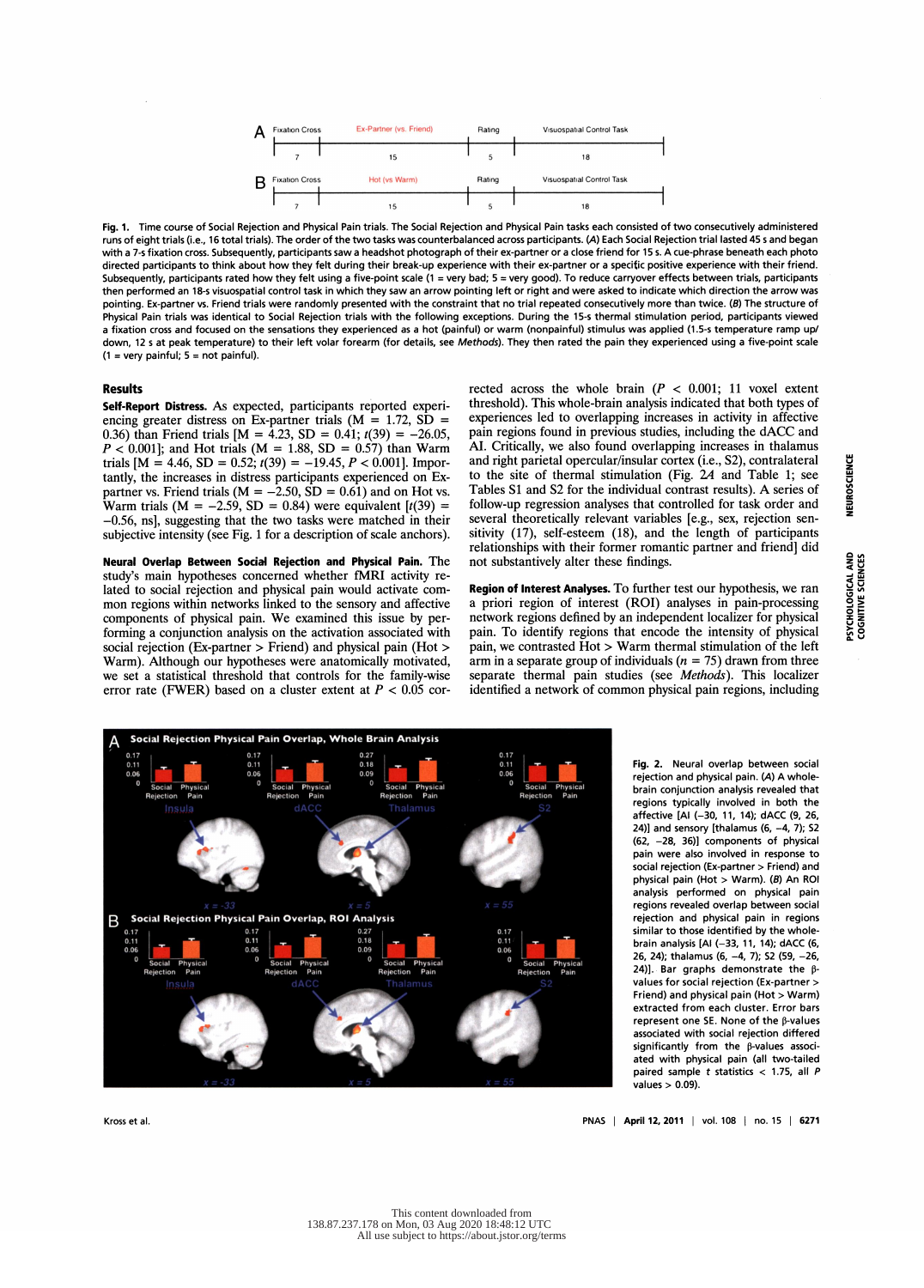the operculo-insular region, thalamus, dACC, and AI. Fig. 2B shows the conjunction of areas activated in the independent localizer and the physical pain and social rejection contrasts. The results again show that each of the pain intensity-encoding re gions was activated in response to social rejection ( $P < 0.05$ ) FWER-corrected) (Table 2).

 Prior research has identified two regions in the operculo insular region that are specifically involved in pain-related so matosensory processing: OP1, the most caudal area of the pa rietal operculum, and dpINS (19-23). To identify whether social rejection and physical pain coactivated these areas, we per formed a priori ROI analyses on these regions (see Methods for details regarding ROI definition). As Fig. 3 illustrates, the overlap between social rejection and physical pain fell within both of these regions bilaterally ( $P < 0.05$  FWER-corrected for each ROI) (see Fig. 3 A and B for statistics).

 To rule out the possibility that the activations observed in these sensory pain ROIs were a result of testing participants on both the Physical Pain and Social Rejection tasks in a within subjects design, we reran these ROI analyses on the subset of participants who engaged in the Social Rejection task before the Physical Pain task  $(n = 19)$ . Consistent with our covariate analyses, which indicated that controlling for task order did not

 Table 1. Activations associated with whole-brain conjunction analysis examining the overlap between social rejection (Ex-partner > Friend) and physical pain (Hot > Warm) at Ρ < 0.05, FWER-corrected

**Tal** 

|                                  |            |      | 1 a 1<br>coordinates |       |       |        |
|----------------------------------|------------|------|----------------------|-------|-------|--------|
|                                  | Brodmann's |      |                      |       |       |        |
| Region of activation             | area       | t    | x                    | y     | z     | Voxels |
| Cluster 1                        |            | 6.00 | 12                   | 14    | 3     | 319    |
| Anterior cingulate               | 32         | 4.37 | 9                    | 26    | 24    | 33     |
| Caudate                          |            | 6.00 | 12                   | 14    | 3     | 82     |
| Caudate                          |            | 4.86 | $-15$                | 3     | 23    | 35     |
| Caudate                          |            | 4.05 | 12                   | $-3$  | 18    | 18     |
| Caudate                          |            | 3.91 | 15                   | 20    | 14    | 10     |
| Putamen                          |            | 4.83 | 21                   | 9     | 17    | 16     |
| Thalamus                         |            | 5.46 | 6                    | $-4$  | 7     | 124    |
| Cluster <sub>2</sub>             |            | 5.20 | $-21$                | $-63$ | $-14$ | 170    |
| Cerebellum                       |            | 5.20 | $-21$                | $-63$ | $-14$ | 164    |
| Cerebellum                       |            | 3.87 | -9                   | $-62$ | $-6$  | 6      |
| Cluster 3                        |            | 4.68 | $-30$                | 11    | 14    | 105    |
| Insula/claustrum                 |            | 4.68 | $-30$                | 11    | 14    | 53     |
| Insula/claustrum                 |            | 4.28 | $-30$                | 3     | 12    | 11     |
| Insula/inferior frontal<br>gyrus | 13         | 4.60 | $-36$                | 23    | 8     | 32     |
| Putamen                          |            | 4.18 | $-18$                | 2     | 9     | 9      |
| Cluster 4                        | 40         | 4.39 | 62                   | $-28$ | 36    | 74     |
| Inferior parietal lobule         | 40         | 4.39 | 62                   | $-28$ | 36    | 64     |
| Inferior parietal lobule         | 40         | 4.30 | 59                   | $-29$ | 24    | 10     |
| Cluster 5                        | 32         | 4.32 | 15                   | 35    | 16    | 34     |
| Anterior cingulate               | 32         | 4.32 | 15                   | 35    | 16    | 29     |
| Caudate                          |            | 4.02 | 18                   | 28    | 5     | 5      |
| Cluster 6                        |            | 3.95 | -9                   | 11    | 3     | 15     |
| Caudate                          |            | 3.95 | -9                   | 11    | 3     | 15     |
| Cluster 7                        |            | 3.75 | 9                    | $-1$  | 62    | 11     |
| Superior frontal gyrus           | 6          | 3.75 | 9                    | $-1$  | 62    | 11     |

 The coordinates listed next to each "cluster" represent the cluster's peak coordinate and are identical to the coordinates associated with the largest local maxima within each cluster. Local maxima associated with each cluster are indented and ordered alphabetically. The voxel count associated with each "cluster" represents the number of contiguous voxels observed in the entire region of activation; the voxel count associated with each local max ima represents the number of voxels attributed to each peak within the larger activation cluster.

6272 | www.pnas.org/cgi/doi/10.1073/pnas.1102693108

 Table 2. Activations associated with an ROI analysis examining the overlap between social rejection (Ex-partner > Friend) and physical pain (Hot > Warm) in pain-processing network regions defined by an independent localizer for physical pain at  $P < 0.05$ , FWER-corrected

| Region of activation     | Brodmann's<br>area |      | Tal coordinates |       |       |        |
|--------------------------|--------------------|------|-----------------|-------|-------|--------|
|                          |                    | t    | x               | y     | z     | Voxels |
| Cluster 1                |                    | 5.46 | 6               | -4    | 7     | 124    |
| Caudate                  |                    | 4.05 | 12              | -3    | 18    | 13     |
| Thalamus                 |                    | 5.46 | 6               | $-4$  | 7     | 111    |
| Cluster <sub>2</sub>     |                    | 5.20 | $-21$           | $-63$ | $-14$ | 73     |
| Cerebellum               |                    | 5.20 | $-21$           | -63   | $-14$ | 73     |
| Cluster 3                |                    | 4.60 | $-36$           | 23    | 8     | 41     |
| Inferior frontal gyrus   | 13                 | 4.60 | $-36$           | 23    | 8     | 33     |
| Insula                   | 13                 | 4.53 | $-33$           | 11    | 14    | 8      |
| Cluster 4                |                    | 4.31 | 6               | 26    | 24    | 16     |
| Anterior cinqulate       | 24                 | 4.31 | 6               | 26    | 24    | 16     |
| Cluster 5                |                    | 4.15 | 59              | $-26$ | 24    | 23     |
| Inferior parietal lobule | 40                 | 4.15 | 59              | $-26$ | 24    | 23     |
| Cluster 6                |                    | 3.72 | 36              | 28    | 5     | 6      |
| Inferior frontal gyrus   | 45                 | 3.72 | 36              | 28    | 5     | 6      |

 The coordinates listed next to each "cluster" represent the cluster's peak coordinate and are identical to the coordinates associated with the largest local maxima within each cluster. Local maxima associated with each cluster are indented and ordered alphabetically. The voxel count associated with each "cluster" represents the number of contiguous voxels observed in the entire region of activation; the voxel count associated with each local max ima represents the number of voxels attributed to each peak within the larger activation cluster.

 substantively alter the pattern of whole-brain results, these analyses revealed activity in both sensory pain ROIs (right OP1: 88 voxels; right dpINS: 54 voxels).\*

Pain-Specificity Analyses. To further test the specificity of these activations to pain-related somatic processing, we used a meta analytic database of 524 studies to compare the frequency with which published studies of physical pain (24) led to activations within 10 mm of the peak coordinates in right and left OP1 and dpINS (see Fig. 3C for coordinates), in comparison with pub lished studies on a range of tasks that do not involve physical pain or intense social rejection; the latter included studies of positive and negative emotion (25), cognitive-interference reso lution (26), long-term memory encoding and retrieval (27), at tention switching (28), and working-memory (29). Consistent with prior research, activations in OP1 [right hemisphere:  $\chi^2(5)$  = 92.32,  $P < 0.001$ ; left hemisphere:  $\chi^2(5) = 37.21$ ,  $P < 0.005$ ] and dpINS [right hemisphere:  $\chi^2(5) = 91.83$ ,  $P < 0.001$ ; left hemisphere:  $\chi^2(5) = 32.19, P < 0.01$ ] were selective for physical pain. As Fig. 3C illustrates, out of the 524 studies we examined, the positive predictive value for physical pain (i.e., the probability that a study involved physical pain given activation) was 0.88 in the right OP1, 0.74 in the left OP1, 0.87 in the right dpINS, and 0.75 in the left dpINS. In short, intense social rejection acti vated somatosensory regions that are strongly associated with physical pain, which are virtually never associated with emotion as typically studied.

 <sup>♦</sup>Although we did not observe bilateral activation in dpINS and OP1 in this subset of participants, we found no evidence of lateralization when we compared the ß-values extracted from right and left OP1, and right and left dpINS (all, Fs < 0.318, ns). We suspect that failure to observe bilateral activations among this subset of participants in these ROIs may be an issue of power, as we observed bilateral activation in the full sample, which was double the size.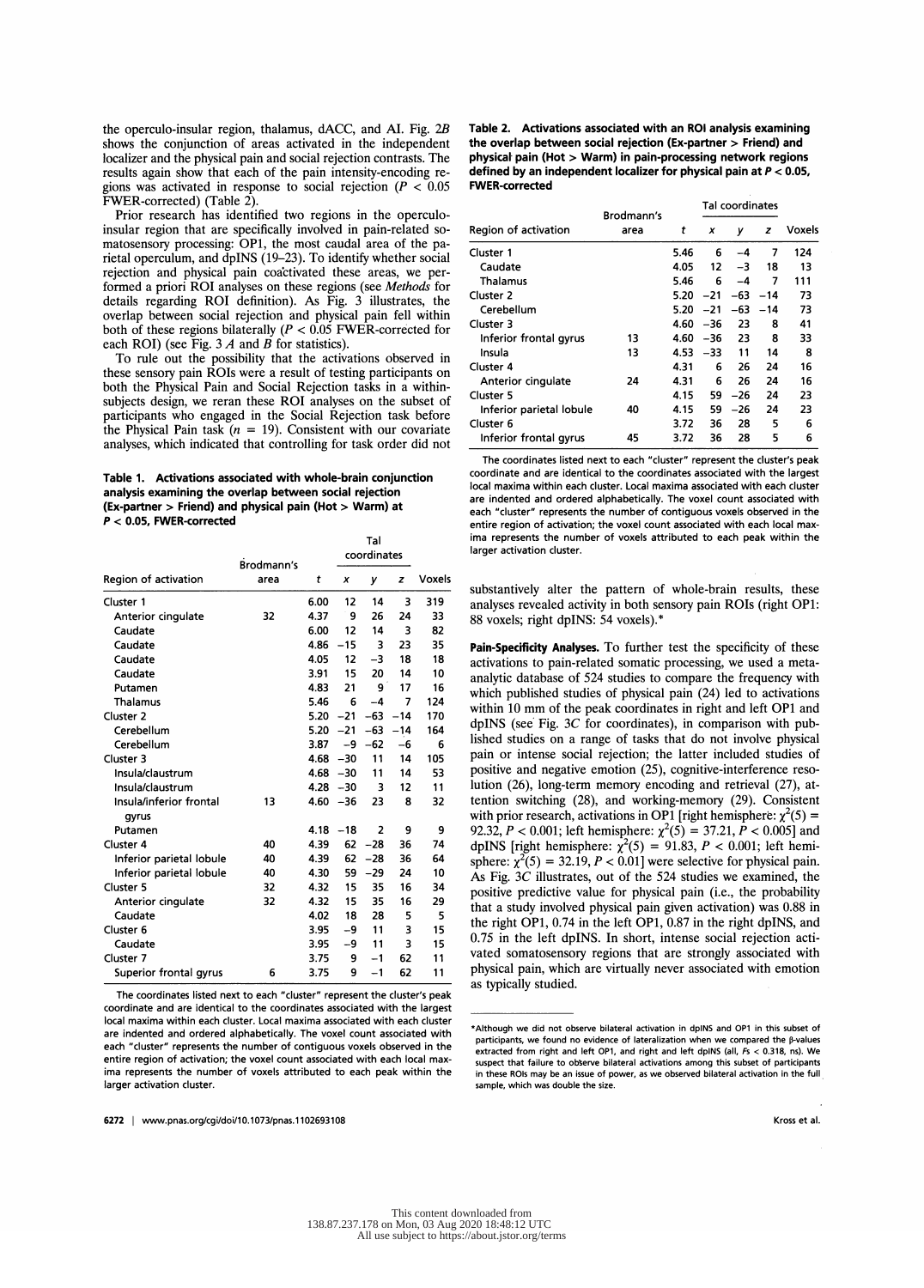

Fig. 3. Operculo-insular ROI analyses. The neural overlap between social rejection and physical pain in (A) OP1 [right hemisphere (RH): 46 voxels; x = 56, y = -25, z = 56, y = -25, z = 56, y = -25, z = 76, t<sub>peak</sub> = 2.85;  $-23$ ,  $Z = 21$ , τ<sub>peak</sub> = 3.52; left hemisphere (LH): 45 voxels; x = -46, y = -17, z = 21, t<sub>peak</sub> = 2.97) and (Β) upins (RH: 24 voxels, x = 59, y = -13, z = 10, t<sub>peak</sub> – 2.85, LH: 23 voxels; x = –39, y = –9, Z = 25, t<sub>peak</sub> = 2.75). Coordinates are in Talairach space. Bar graphs demonstrate the p-values for social rejection and physical pain in each ROI. Error bars represent one SE. We performed two separate repeated-measure ANOVAs using the ß-values extracted from OP1 (Analysis #1) and  $\alpha$  dpINS (Analysis #2) ROIs. Each analysis included pain type (social vs. physical) and hemisphere (right vs. left) as within participant factors. These analyses revealed no significant main effects (OP1 : all F < 0.84, all Ρ > 0.36: dpINS: all F < 2.64, Ρ > 0.1 1) or interactions (OP1 : F = 0.31, Ρ = 0.58: dpINS: F = 2.25, all Ρ > 0.14). These findings indicate that it was not the case that one type of pain led to significantly greater activation compared with the other, or that the activations were lateralized to one side of the brain in these ROIs. (C) Bar graphs illustrating the results of a Bayesian analysis, which examined the specificity of the activation observed in OP1 (RH: x = 56, y = -23, z = 21; LH: x = -48, y = -17, z = 21) and dpINS (RH: x = 39, y = -15, z = 18; LH: x = -39, y = -9, z = 23) for physical pain. Bars represent the probability that a study activating a region within 10 mm of the peak coordinate in OP1 (red and orange bars) and dpINS (blue and green bars) belonged to that task category (i.e., the positive predictive value for each task type). Error bars represent one SE. "n" refers to the number of each type of study included in the meta-analysis.

### **Discussion**

 These results give new meaning to the idea that social rejection "hurts." Current theorizing suggests that the brain systems that underlie social rejection developed by coopting brain circuits that support the affective component of physical pain (1, 2, 9). The current findings substantively extend these views by dem onstrating that social rejection and physical pain are similar not only in that they are both distressing, they share a common rep resentation in somatosensory brain systems as well.

 These findings offer new insight into how rejection experi ences may lead to various physical pain disorders (e.g., somato form disorders; fibromyalgia), highlighting the role that so matosensory processing may play in this process. They are also consistent with research on "embodiment," which suggests that somatosensory processing is integral to the experience of emo tion (30-32), and the results of a recent study that observed activity in dpINS in response to a social rejection manipulation similar to the one used here (8). These results are also consistent with two recent studies indicating that biological vulnerabilities that predispose people to higher physical pain sensitivity are associated with activation in or around the somatosensory cortex in the Cyberball rejection task (33, 34), a task that has not previously revealed somatosensory activations (for review, see ref. 2). Still, it is unclear whether the activations observed in these prior studies were in pain-specific somatosensory areas.

 The current results also have implications for basic research on emotion. Although the experience of social rejection is commonly accompanied by reports of various emotions (e.g., fear, sadness, anger, anxiety, and shame), it is generally assumed that these feelings cumulatively give rise to a unique experience of "social pain" (35-37). The results of the meta-analyses we performed in this study, which indicated that fMRI studies of specific emotions rarely activate OP1 and dpINS, are consistent with this view. Only 3 of 164 studies and 1 of 164 studies activated the left OP1 and right OP1, respectively, and only 3 of 164 studies activated each of the left and right dpINS; none of which are proportions significantly higher than expected by chance (cf, 25). Thus, the combined fMRI and meta-analysis results suggest that the distress elicited in re sponse to intense social rejection may represent a distinct emo tional experience that is uniquely associated with physical pain.

 Our meta-analysis, which included multiple studies that con trasted high vs. low intensity nonphysical pain-related emotional stimuli, also demonstrates that it is not the case that any intense induction of emotion activates the S2/dpINS. This finding is consistent with research that has directly examined the re lationship between (nonphysical pain-related) emotional in tensity and neural activity, and failed to observe activity in somatosensory regions (e.g., S2) (38, 39).

 It is important to recognize that this is not the first study to demonstrate activation in S2 in the absence of a physical pain  $\frac{2}{2}$ 

ă ă 들<br>토 ε

Krossetal. PNAS | April 12, 2011 | vol.108 | no. 15 | 6273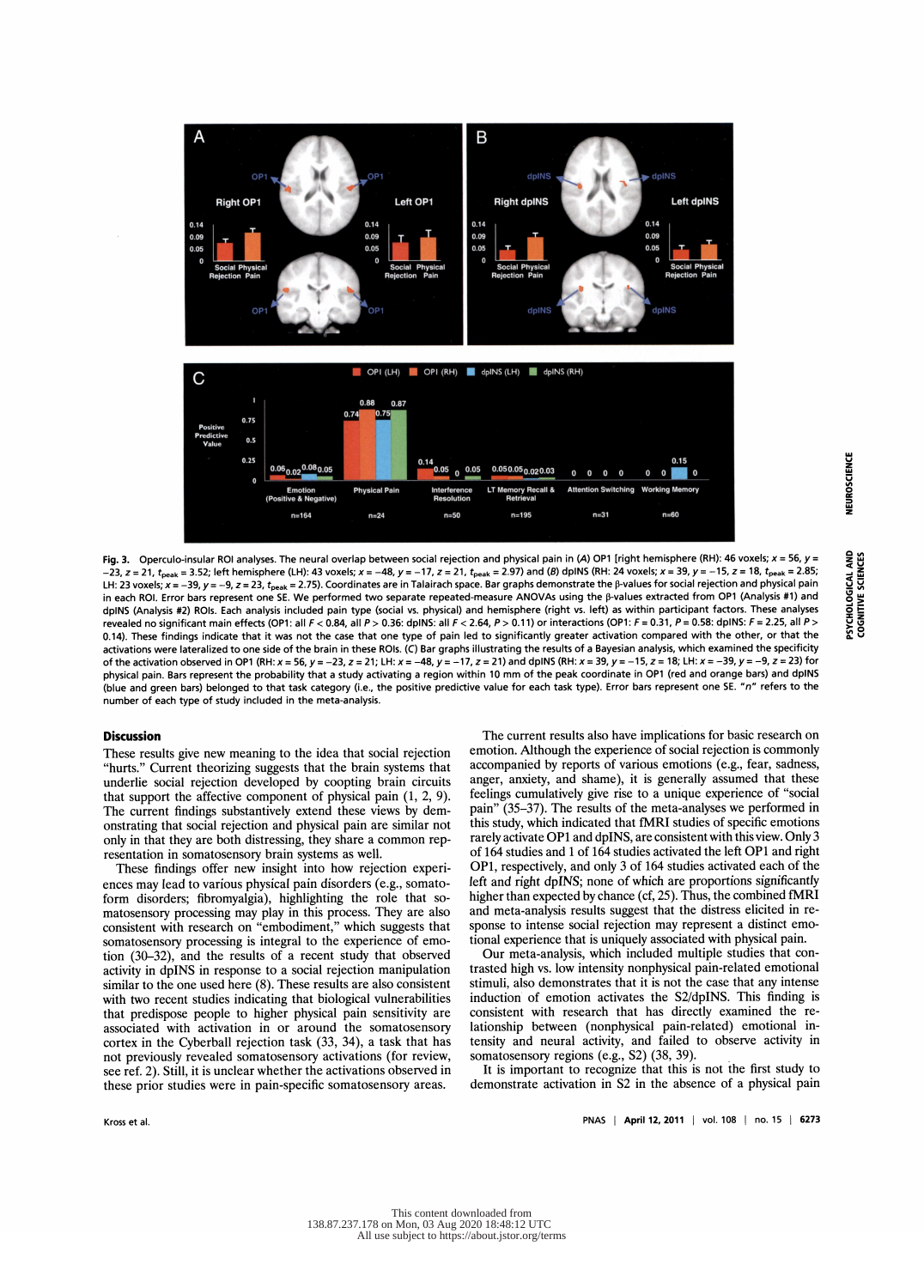stimulus. Research on empathy for pain indicates, for example, that under some circumstances the S2 becomes activated when individuals observe other people in physical pain (see refs. 40 and 41 for reviews). The current results differ from these findings by demonstrating that the S2 (as well as the dpINS) also respond to distress related to social-rejection when it is elicited intensely. An important question for future research is whether observing someone else experiencing intense social (rather than physical) pain (i.e., a parent witnessing their child's rejection) also recruits sensory-pain processing regions.

 Before concluding, it is important to acknowledge that all of the participants in this study were trained on the Social Rejection and Physical Pain task before scanning and knew that they would be engaging in both tasks during the fMRI scan. Thus, it is possible that participants were primed to think about receiving physical pain on Social Rejection trials, which may have in turn played some role in accounting for the social rejection-related somatosensory activations that we observed. Three aspects of our design argue against this interpretation. First, participants were explicitly told that the Social Rejection and Physical Pain tasks would be administered separately, and they were informed during the scan when each task was about to begin and when each task was over. Second, the thermode was not placed on participants' forearms during the Social Rejection task, so they knew it was impossible for them to receive thermal stimulation on Social Rejection trials. Finally, participants were trained to relive their rejection experience on Social Rejection trials to powerfully manipulate social rejection and minimize the in fluence of task-irrelevant thoughts. Participants' ratings and postscan interviews suggested that they complied with these instructions. These caveats notwithstanding, research is needed to determine whether powerfully manipulating social rejection in the absence of any physical pain manipulations likewise recruits somatosensory activations. As research on this topic continues, it will likewise be important to examine whether having the ex pectation that one will be rejected in the future is capable of activating sensory pain regions, as physical pain expectancies have been shown to do (e.g., refs. 42 and 43).

#### Methods

 Sample. Forty individuals (21 females) gave informed consent. All participants experienced an unwanted romantic relationship break-up within the past 6 months ( $M = 2.74$  mo;  $SD = 1.70$  mo), and indicated that thinking about their break-up experience led them to feel rejected; all participants scored above the midpoint on a 1 (not at all rejected) to 7 (very rejected) scale that asked them to rate how rejected they felt when they thought about their rejection experience (M = 5.60, SD = 1.06). Columbia University's Institutional Review Board approved the study.

 Participants were recruited via flyers posted around Manhattan and advertisements posted on Facebook and Craig's List. The sample consisted of 60% Caucasian, 20% Asians, 10% African Americans, and 10% other. The mean age was 20.78 (SD = 2.59). All participants were right-handed native English language speakers and received \$175 for their participation. Par ticipants were screened to ensure that they did not suffer from any neuro logical or psychiatric illness, experience chronic pain, take psychoactive medications, antihistamine or steroids, have metal in their bodies, or have a history of substance use or abuse.

Design. See Fig. 1 for the design of the study.<sup>†</sup>

Social Pain Task Stimuli. The Social Rejection task was modeled after (i) fMRI research that used photographs provided by participants to elicit powerful emotions, including maternal love, romantic love, and rejection (8, 44-46), and (ii) behavioral research indicating that cueing people to recall auto biographical rejection experiences is an effective way of reactivating social rejection-related distress (e.g., refs. 36, 47, and 48). The stimuli for this task consisted of: (i) a headshot photograph of each participant's ex-partner and a same-gendered friend with whom they shared a positive experience around the time of their break-up (M = 2.46 mo; SD = 1.70 mo), and (ii) cue phrases appearing beneath each photograph that directed participants to focus on a specific experience they shared with each person. For additional details, see SI Methods.

Physical Pain Task Stimuli. The stimuli for the Physical Pain task consisted of thermal stimulations delivered to participants left volar forearm that par ticipants judged to be nonpainful (level 2 on a 10-point scale) vs. near the limit of pain tolerance (level 8 on .a 10-point scale). Following prior research (49-51), we used calibrated painful and nonpainful temperatures on a partici pant-by-participant basis to ensure that the subjective intensity of the stimuli was constant across participants. The temperature of these painful (i.e., Hot) and nonpainful (i.e., Warm) stimulations was determined via a pain-calibration task that took place before the experiment on the day of scanning. For details on physical pain calibration, see SI Methods.

 Task Training. Before scanning, the experimenter walked participants through each step of the Social Rejection task (referred to as the "photograph" task to participants) and the Physical Pain task (referred to as the "heat" task to participants). They were told that that during the "photograph" task they would see the photographs of their ex-partner and friend. The experimenter explained that beneath each photograph, the cue-phrases they generated earlier would appear. When they saw each photograph they were asked to look directly at it and think about how they felt during the specific experience associated with the cue-phrase. Thus, when participants viewed the photo graph of their ex-partner they were directed to think about how they felt during their break-up experience with that person; when they viewed the photograph of their friend they were directed to think about how they felt during their positive experience with that person. During the Physical Pain task, participants were instructed to focus on the fixation cross that appeared on the screen during the trials and think about the sensations they experi enced as the thermode on their arm heated up. They were then instructed how to rate their affect after each type of trial and how to perform the visuospatial control task (see Fig. 1 for a description of these tasks and events).

 Functional MRI Acquisition and Analysis. Whole-brain functional data were acquired on a GE 1.5 T scanner in 24 axial slices  $(3.5 \times 3.5 \times 4.5 \text{ mm}$  voxels) parallel to the anterior commissure-posterior commissure (AC-PC) line with a T2\*-weighted spiral in-out sequence developed by Dr. Gary Glover [repeti tion time  $(TR) = 2,000$  ms, echo time  $(TE) = 40$  ms, flip angle = 84, field of view (FOV) = 22 cm]. Structural data were acquired with a T1 -weighted spoiled gradient-recalled sequence (1  $\times$  1  $\times$  1 mm; TR = 19 ms, TE = 5 ms, flip angle = 20).

 Functional scans were preprocessed with SPM5, using slice-time correction, motion correction, spatial normalization to the MNI space, and spatial smoothing using a 6-mm full-width at half-maximum Gaussian kernel. Spatial normalization was performed by first coregistering the T1 spoiled gradient recalled (SPGR) to the mean functional image, normalizing the T1 to the SPM template using the "unified segmentation" algorithm applying the nor malization parameters to the functional images, and sampling the resulting images at  $3 \times 3 \times 3$ -mm resolution.

 Statistical analyses were conducted using the general linear model framework implemented in Brain Voyager. Boxcar regressors, convolved with the canonical hemodynamic response function, modeled periods for the 15-s photo/heat period, 5-s affect rating, and 18-s visuospatial control task. The fixation-cross epoch was used as an implicit baseline. Voxelwise statistical parametric maps summarizing differences between trial types were calcu lated for each participant and then entered into random-effects group analyses, with statistical maps thresholded at Ρ < 0.05 FWER-corrected for multiple comparisons across gray and white matter. This correction entailed a primary threshold of Ρ < 0.001, with an extent threshold of 11 voxels, which was determined using a Monte Carlo simulation method, which was calculated using NeuroElf's (http://neuroelf.net/) instantiation of AlphaSim (52). This technique controls for the FWER by simulating null datasets with the same spatial autocorrelation found in the residual images and creates a frequency distribution of different cluster sizes. Clusters larger than the minimum size corresponding to the a priori chosen FWER are then retained for additional analysis. This cluster-based method of thresholding is often

<sup>&</sup>lt;sup>†</sup>Following this study, half the participants ( $n = 20$ ) received a placebo manipulation and the other half did not ( $n = 20$ ). All participants then engaged in the social rejection and physical pain tasks again. The results of this placebo manipulation on subsequent social rejection and physical pain-related neural activity are the focus of a subsequent article, and thus are not reported here. The between-subjects placebo vs. control manipulation was independent of aJI of the within-subjects effects that are the focus of the present article, and controlling for placebo vs. control manipulation at the group level did not qualitatively alter any of the results.